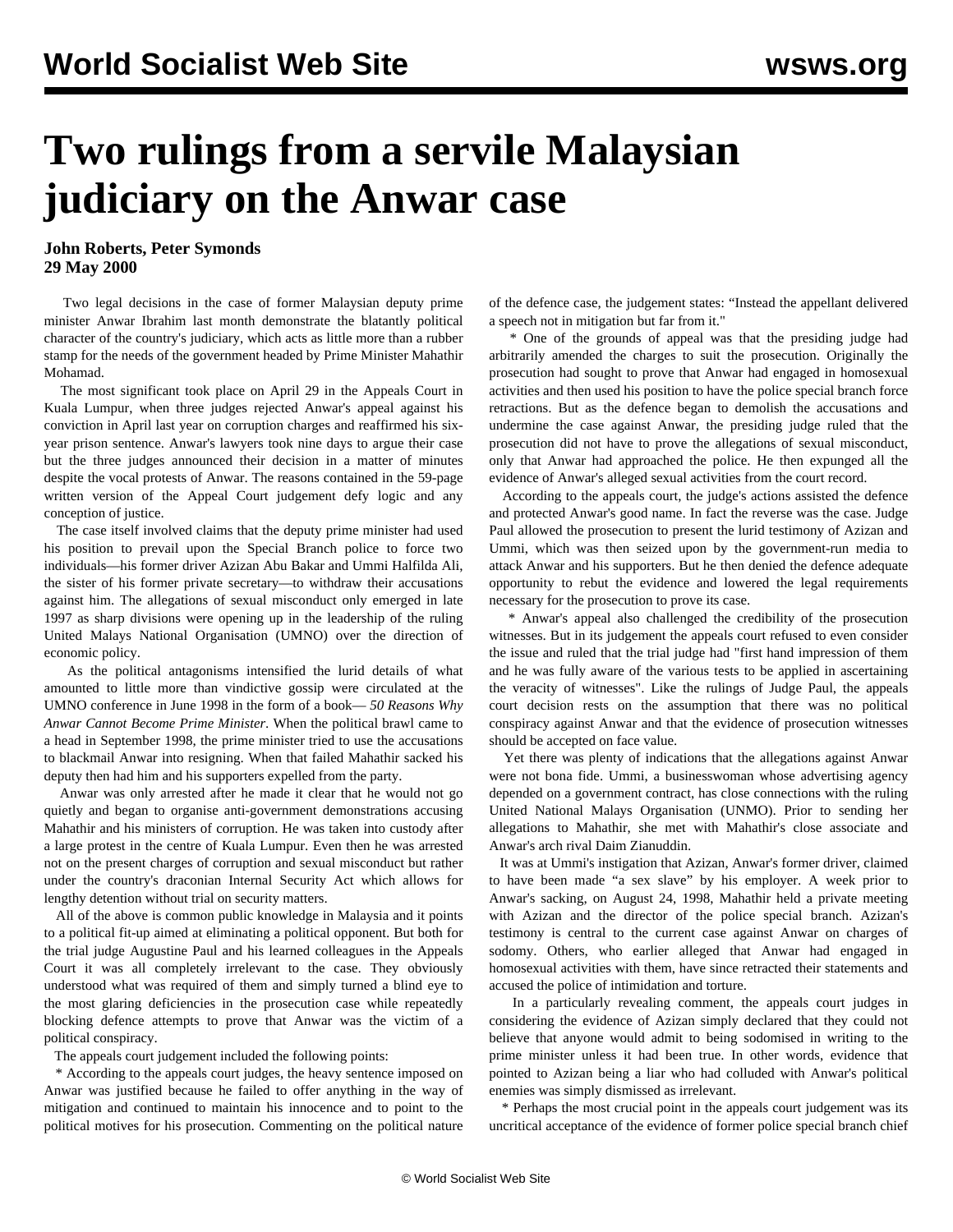Mohamad Said Awang. The prosecution depended on Said's testimony to prove its assertion that Anwar had approached the police to force Ummi and Azizan to retract their statements. But under cross-examination, Said openly admitted he would lie in court under oath if ordered to do so by "someone higher than the deputy prime minister"—a clear reference to prime minister Mahathir.

 The appellate judges simply declared that even though Said had admitted to being willing to lie under oath he had not in fact done so. Of course no evidence was offered to back up the claim. The judgement simply stated: "From the sum total of evidence, we are not convinced that they have told lies on material matters. Maybe they are guilty for obeying unlawful superior orders because of their failure to assert their professionalism. But that does not mean they were telling lies."

 A ruling on April 21 by judge Arifin Jaka in Anwar's current trial is further confirmation of the highly political character of the Malaysian judiciary. Anwar's defence lawyers had called for Mahathir to be put in the witness box to answer questions about the case. The attempt to subpoena the prime minister was opposed both by the prosecution and by Mahathir himself, who wrote a 14-page statement to the court arguing why he should not be a witness.

 Arifin simply declared: "There is not an iota of evidence by any witnesses so far to show that Dr Mahathir is involved in a political conspiracy to topple Anwar. Under these circumstances it is futile to call Dr Mahathir to give evidence in this trial."

 Natural justice dictates that an accused be able to call witnesses to establish the case. But according to Arifin, Anwar would only be able to subpoena Mahathir if he would prove that the prime minister had been involved in a political conspiracy. In other words, the defence would have to prove its case before being able to call a key witness to prove the necessary testimony.

 As well as the circumstances of Anwar's arrest and the close connection of key prosecution witnesses with his political enemies in UMNO ruling circles, there are further indications of the involvement of Mahathir and others. Firstly, Mahathir was also home minister at the time and thus would certainly have been consulted by top police before Anwar was detained. Moreover, Mahathir would also have had to approve the use of the Internal Security Act that allows the home minister to order indefinite detention without trial. Finally no lesser figure than the then Inspector General of Police Abdul Rahim Noor was directly involved in the arrest—a fact that emerged only later when it became clear that Noor had physically assaulted Anwar in police custody.

 But if Arifin was after direct evidence of a political conspiracy then it was provided on February 11, by a former UMNO member, Raja Kamarudin Raja Abdul Wahid. He testified that as head of a UMNO local branch, he had been called into the office of Mahathir's political secretary Aziz Shamsuddin in 1998 and told to organise the political destruction of Anwar and his supporters. Raja Kamarudin also said in court that Aziz admitted that he was responsible for the circulation of *50 Reasons Why Anwar Cannot Become Prime Minister*. Aziz is now deputy education minister and was one of the witnesses the defence team wanted to call after Mahathir had given evidence.

 Clearly Mahathir was deeply concerned at the prospect of taking the stand and being subject to questioning by Anwar's lawyers. As a close political confidante of Mahathir for many years, Anwar was in a position to know in which closets all of the prime minister's skeletons are to be found. The potential for politically embarrassing surprises in court was obvious. Thus Arifin's decision had little to do with the norms of justice but was to protect the prime minister of the day. An appeal by Anwar's lawyers against the ruling is due to be heard on June 5.

 The judiciary in any country plays a very political role on behalf of the ruling class and their political parties. But in most cases there is an attempt at least to dress up the proceedings with a semblance of impartiality, legal precedent and due process. In the Anwar trials the judicial decisions have been blatantly political ones—all the more significant as there is no jury to decide a verdict. The rulings point to both the acuteness of the political crisis provoked by Anwar's sacking and arrest, and also to the politically servile character of the country's judges.

 The present judiciary is descended from the colonial judges who presided under the British and in particular enforced a whole battery of anti-democratic laws used to suppress the Malayan Communist Party guerrilla insurgency during the so-called Emergency from 1948 to 1957. Unlike the ruling elites elsewhere in Asia, those in Malaysia can claim no involvement at all in any anti-colonial struggle. UMNO and its conservative coalition allies were handed independence and power on a platter after the "Emergency" was ended.

 While formally a democracy, Malaysia has all the trappings of an autocratic state—government-controlled media, a gerrymandered electoral system, a series of draconian laws limiting everything from the unions to the rights of students and public servants—and a politically pliable judiciary. From the outset the judges were hand-picked political appointments whose main qualification for office was political loyalty to the ruling UMNO political machine. Despite the fact that non-Malays—ethnic Indian and Chinese—dominate the legal profession, the majority of the country's judges are Malay.

 According to one writer on Malaysian politics: "On the whole, the judges shared the broad conservative outlook of the rest of the Malay elite. Although from time to time the courts handed down decisions unfavorable to the government, in general the judges rarely showed interest in reinterpreting the law in ways that might restrict the prerogatives of the government and its bureaucracy. For example, the courts rarely questioned the government's powers under the emergency provisions or the ISA [Internal Security Act] and hardly ever found legislation to be in conflict with the constitution (Harold Crouch, *Government and Society in Malaysia*, p. 138).

 The ISA is one of the country's most repressive laws, allowing, in practice, the government to detain anyone it sees fit without trial for lengthy periods of time. The judiciary have not only supervised the law but extended its application to suit the government. In one key case in 1969, for example, the highest Malaysian court, the Federal Court, ruled that it was entirely up to the state executive to determine if a detention was reasonable under the ISA—essentially making arbitrary detention under the ISA unchallengeable in court.

 On the isolated occasions that the courts have mildly challenged police actions under the ISA or other repressive laws, the government has made either the law or the constitution even more anti-democratic. UMNO-led governments have used their two-thirds parliamentary majority to amend the constitution 34 times between 1957 and 1994. As a result the judiciary, even if it had any pretensions to independence, has been fenced in even further

 The political subservience of the judiciary became even more pronounced following the elevation of Mahathir to prime minister in 1981. Mahathir's regime has been characterised by government-promoted economic development in which the contracts typically went not to the best bid but to those companies or individuals with closest links to the UMNO leadership. More and more the state apparatus and its sweeping powers have been used to prevent any close scrutiny of the government and its business cronies and to suppress any political opposition.

 In the mid-1980s, a series of court rulings irritated the Mahathir leadership. In one case the Supreme Court ruled that two journalists of the *Asian Wall Street Journal* were denied "natural justice" because they had had their work permits revoked without being allowed to defend themselves. The decision had clearly been taken as a warning to foreign correspondents to toe the government line.

In October 1987, much to the annoyance of the UMNO leadership, the